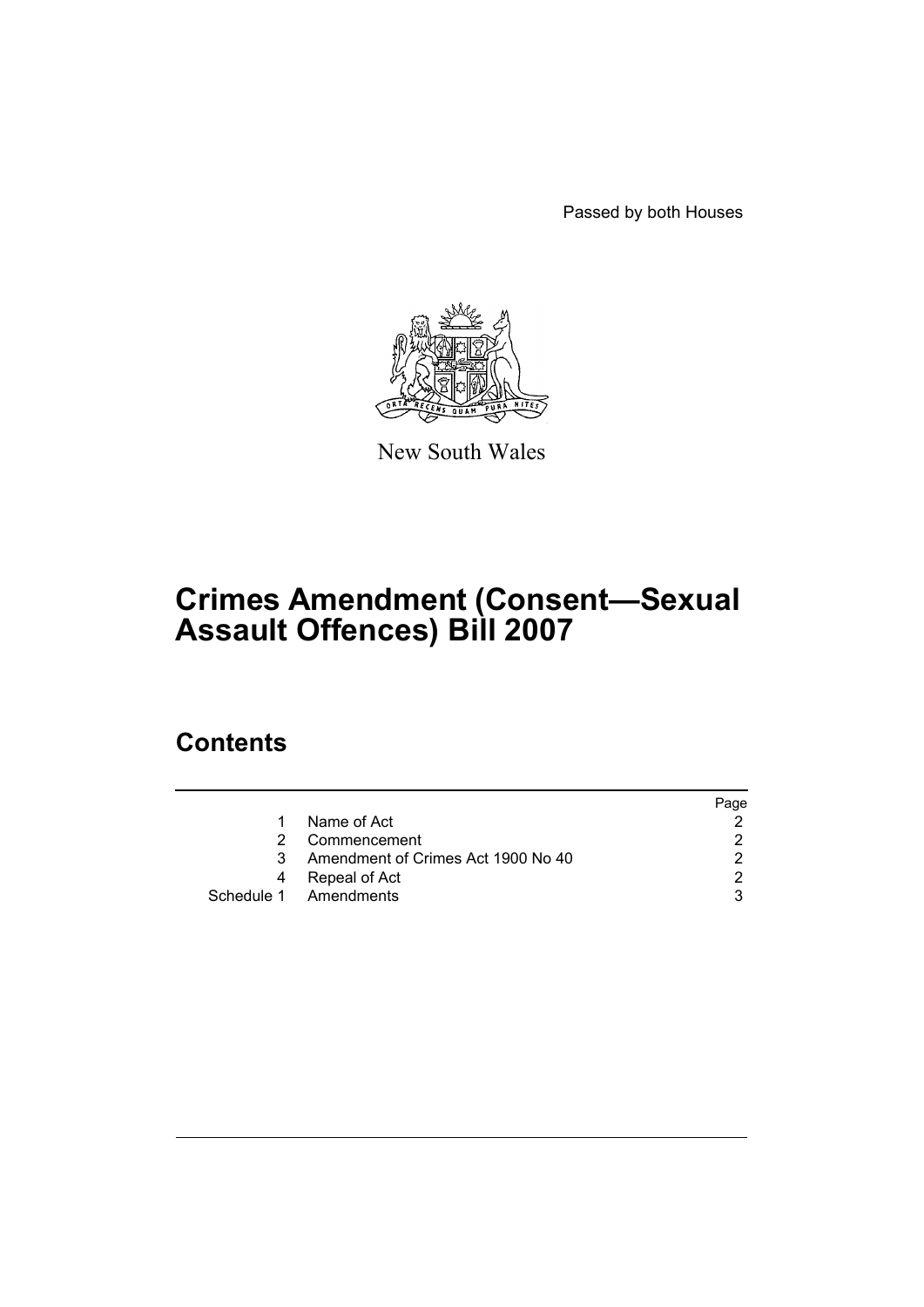*I certify that this PUBLIC BILL, which originated in the LEGISLATIVE COUNCIL, has finally passed the LEGISLATIVE COUNCIL and the LEGISLATIVE ASSEMBLY of NEW SOUTH WALES.*

*Legislative Council 2007* *Clerk of the Parliaments*



New South Wales

# **Crimes Amendment (Consent—Sexual Assault Offences) Bill 2007**

Act No , 2007

An Act to amend the *Crimes Act 1900* to deal with consent in relation to sexual assault offences.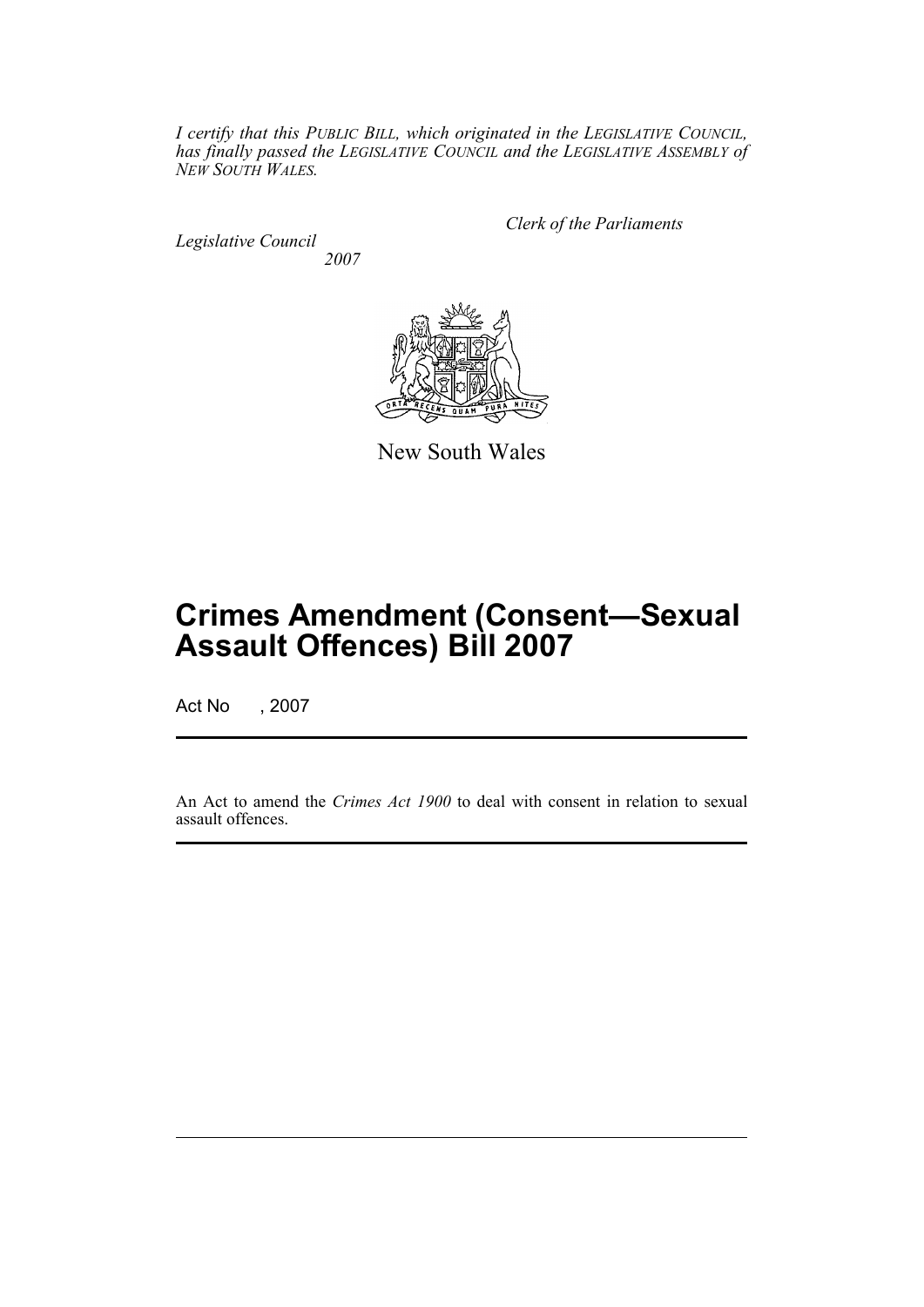# <span id="page-2-0"></span>**The Legislature of New South Wales enacts:**

# **1 Name of Act**

This Act is the *Crimes Amendment (Consent—Sexual Assault Offences) Act 2007*.

# <span id="page-2-1"></span>**2 Commencement**

This Act commences on a day or days to be appointed by proclamation.

# <span id="page-2-2"></span>**3 Amendment of Crimes Act 1900 No 40**

The *Crimes Act 1900* is amended as set out in Schedule 1.

# <span id="page-2-3"></span>**4 Repeal of Act**

- (1) This Act is repealed on the day following the day on which all of the provisions of this Act have commenced.
- (2) The repeal of this Act does not, because of the operation of section 30 of the *Interpretation Act 1987*, affect any amendment made by this Act.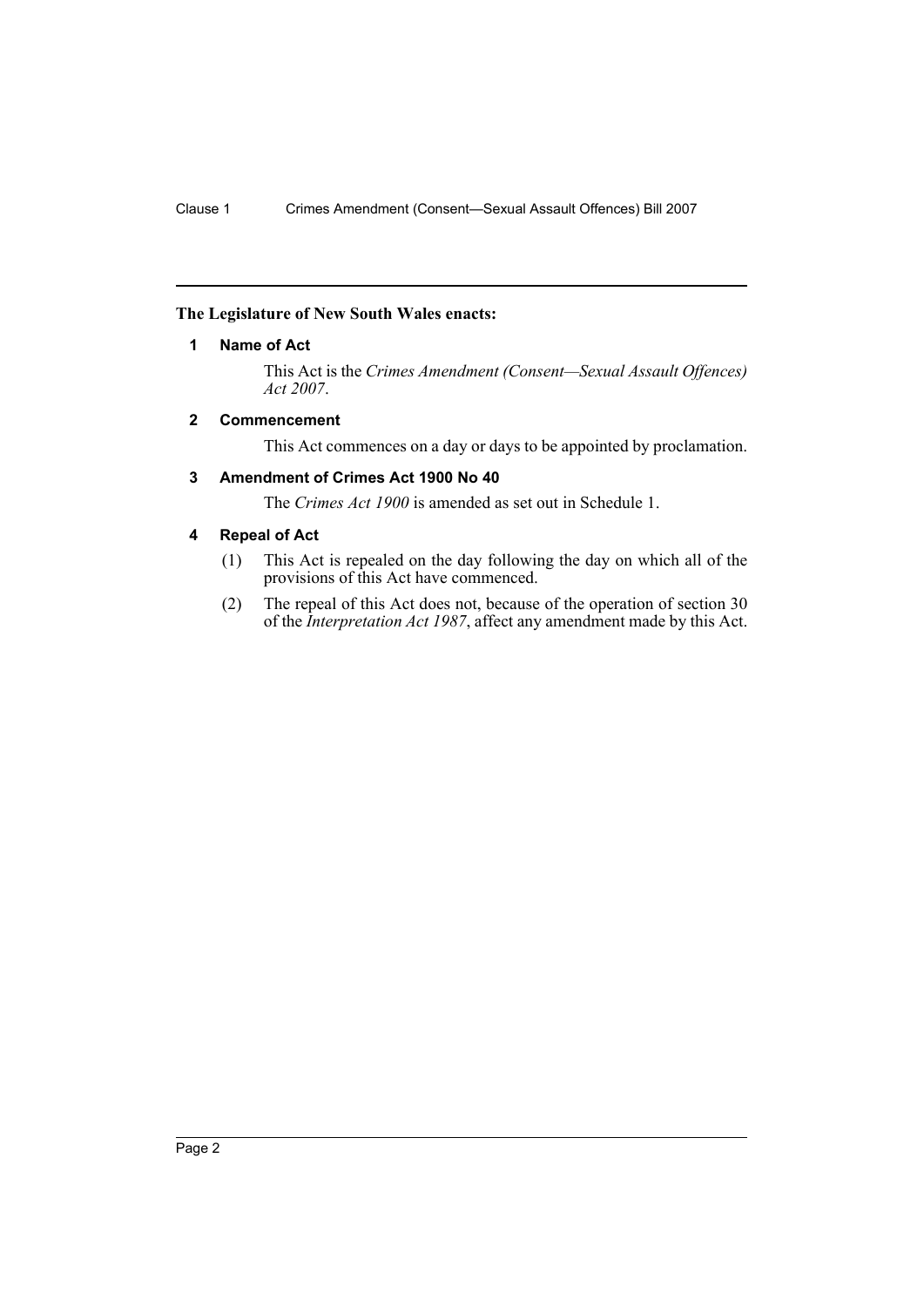Crimes Amendment (Consent—Sexual Assault Offences) Bill 2007

Amendments **Amendments** Schedule 1

# <span id="page-3-0"></span>**Schedule 1 Amendments**

(Section 3)

# **[1] Section 61HA**

Insert after section 61H:

### **61HA Consent in relation to sexual assault offences**

#### (1) **Offences to which section applies**

This section applies for the purposes of the offences under sections 61I,  $61\overline{J}$  and 61JA.

#### (2) **Meaning of consent**

A person *consents* to sexual intercourse if the person freely and voluntarily agrees to the sexual intercourse.

#### (3) **Knowledge about consent**

A person who has sexual intercourse with another person without the consent of the other person knows that the other person does not consent to the sexual intercourse if:

- (a) the person knows that the other person does not consent to the sexual intercourse, or
- (b) the person is reckless as to whether the other person consents to the sexual intercourse, or
- (c) the person has no reasonable grounds for believing that the other person consents to the sexual intercourse.

For the purpose of making any such finding, the trier of fact must have regard to all the circumstances of the case:

- (d) including any steps taken by the person to ascertain whether the other person consents to the sexual intercourse, but
- (e) not including any self-induced intoxication of the person.

#### (4) **Negation of consent**

A person does not consent to sexual intercourse:

- (a) if the person does not have the capacity to consent to the sexual intercourse, including because of age or cognitive incapacity, or
- (b) if the person does not have the opportunity to consent to the sexual intercourse because the person is unconscious or asleep, or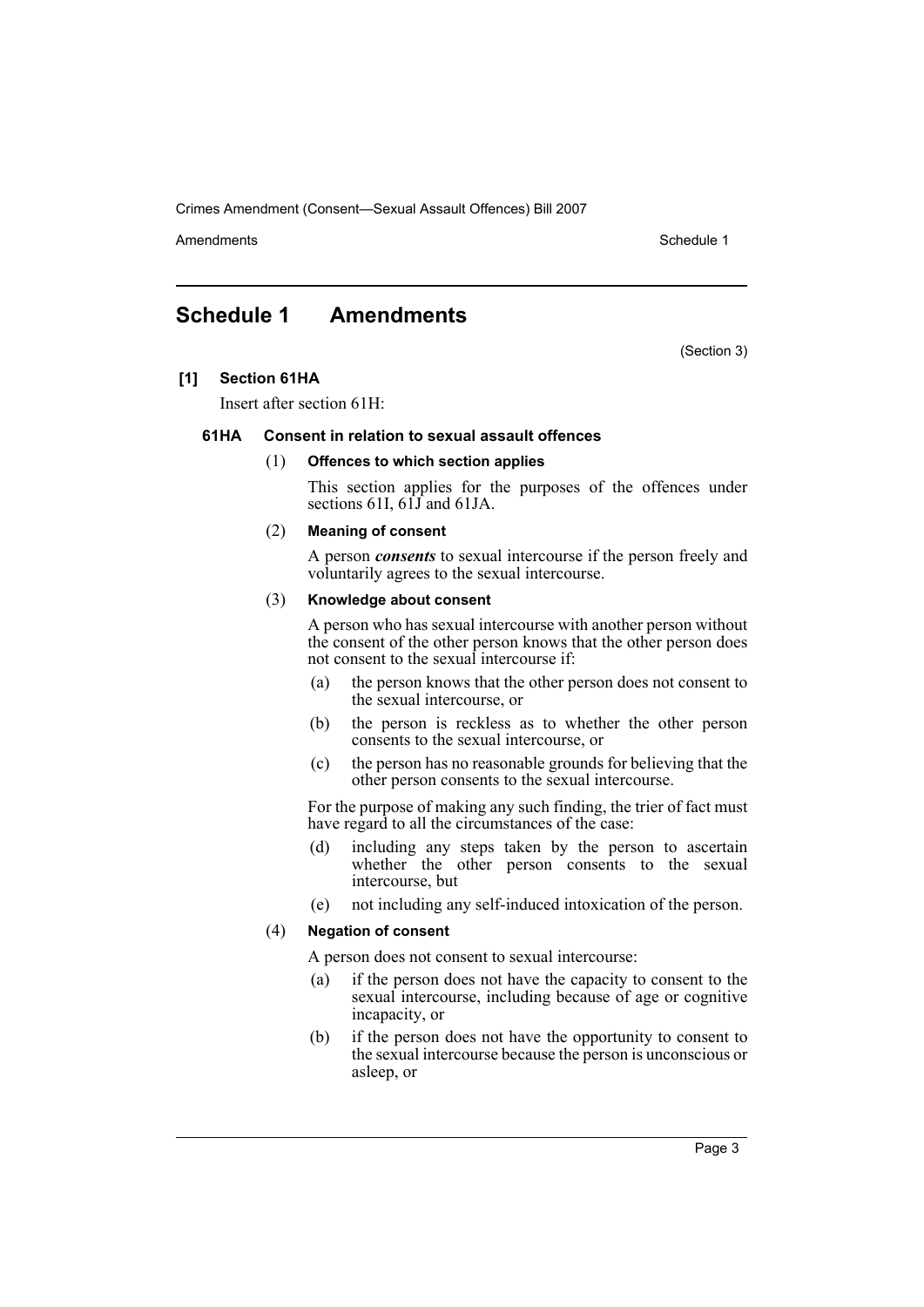Crimes Amendment (Consent—Sexual Assault Offences) Bill 2007

Schedule 1 Amendments

- (c) if the person consents to the sexual intercourse because of threats of force or terror (whether the threats are against, or the terror is instilled in, that person or any other person), or
- (d) if the person consents to the sexual intercourse because the person is unlawfully detained.
- (5) A person who consents to sexual intercourse with another person:
	- (a) under a mistaken belief as to the identity of the other person, or
	- (b) under a mistaken belief that the other person is married to the person, or
	- (c) under a mistaken belief that the sexual intercourse is for medical or hygienic purposes (or under any other mistaken belief about the nature of the act induced by fraudulent means),

does not consent to the sexual intercourse. For the purposes of subsection (3), the other person knows that the person does not consent to sexual intercourse if the other person knows the person consents to sexual intercourse under such a mistaken belief.

- (6) The grounds on which it may be established that a person does not consent to sexual intercourse include:
	- (a) if the person has sexual intercourse while substantially intoxicated by alcohol or any drug, or
	- (b) if the person has sexual intercourse because of intimidatory or coercive conduct, or other threat, that does not involve a threat of force, or
	- (c) if the person has sexual intercourse because of the abuse of a position of authority or trust.
- (7) A person who does not offer actual physical resistance to sexual intercourse is not, by reason only of that fact, to be regarded as consenting to the sexual intercourse.
- (8) This section does not limit the grounds on which it may be established that a person does not consent to sexual intercourse.

# **[2] Section 61R Consent**

Omit the section.

#### **[3] Section 65A Sexual intercourse procured by intimidation, coercion and other non-violent threats**

Omit the section.